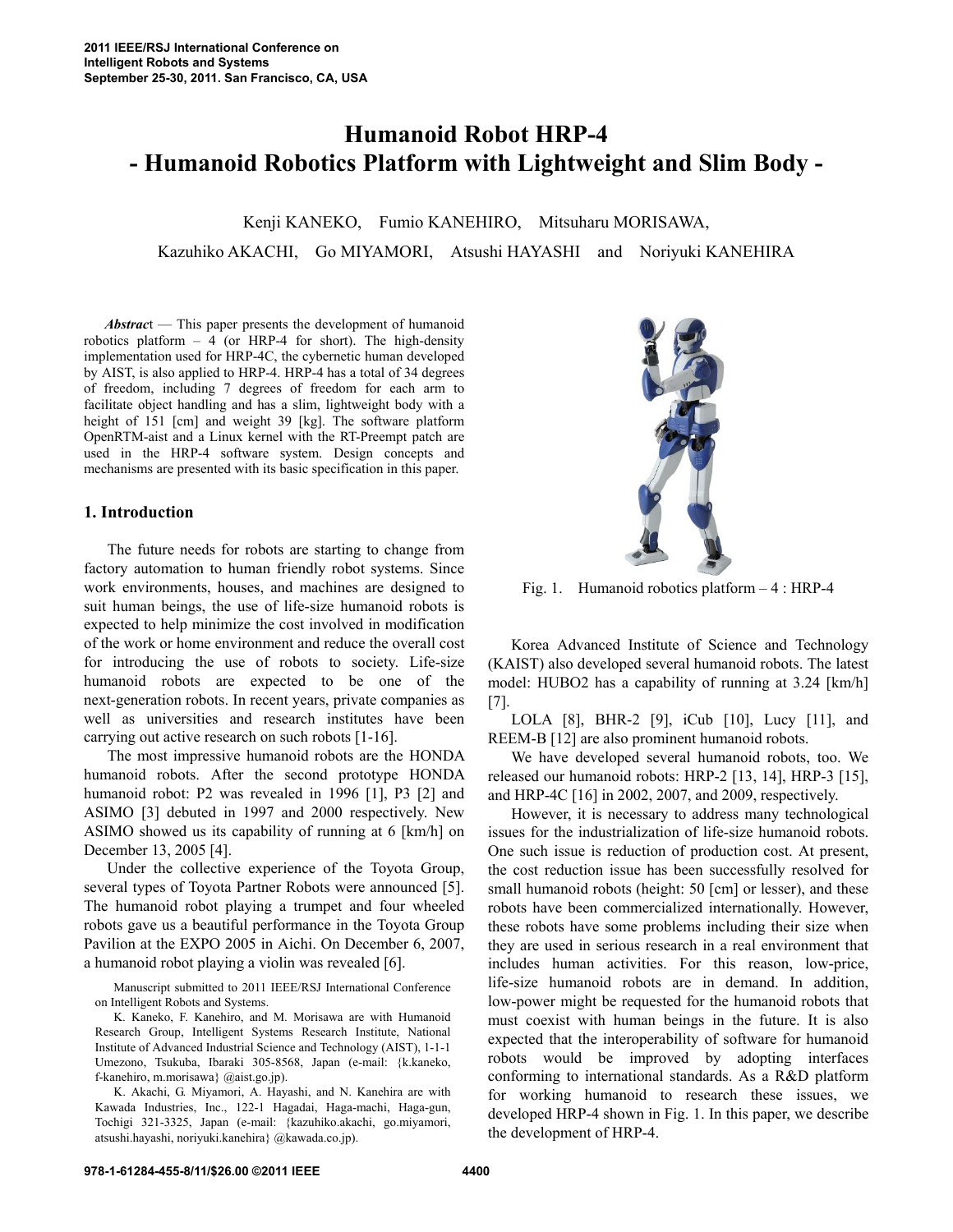## **2. Design Concepts of HRP-4's Hardware**

 We started the development of HRP-4 with the expectation that it will accelerate the R&D of next-generation robot systems necessary for the future robot industry, such as human-cooperative robots capable of operating under various environments. The design concepts of HRP-4 became as follows.

## Design concepts:

- A) Lightweight and slim body
- B) Lower-price (than HRP-2)
- C) Lower-power (than HRP-2)
- D) Improve object manipulation
- E) Expandability

The reasons why these design concepts were adopted and the method in which we realize them are as follows.

 For operational reasons, and in order to make life-size humanoid robots easier and safer, the design concept A) was adopted. To realize this design concept, we planned to apply the high-density implementation used for HRP-4C [16], the cybernetic human developed by AIST, also for HRP-4. The design for a lightweight and slim body is explained in Section 4.

 Since the price will be one of important factors in making a market for life-size humanoid robots in the future, the design concept B) was set as a goal at the beginning of HRP-4 development. To search for the possibility of reducing cost, we decided on the use of modularized units and common parts as shown in Section 5.

 The design concept C) will also be one of important factors in making life-size humanoid robots that coexist with human in the future. Safety standard for robots used in personal care is being defined by the ISO (International Organization for Standardization) 10218-1:2006 at present [17, 18]. In the ISO 10218-1:2006 [19], it is written that a robot shall be designed to ensure either a maximum dynamic power of 80 [W] or a maximum static force of 150 [N] at the flange or TCP (determined by the risk assessment). Furthermore, according to Notification No.51(1983) announced by the Ministry of Health, Labour, and Welfare in Japan [20], the human and robot in operation must be separated by a wall when the robot uses a motor with an output of over-80 [W] in Japan. Although it is not sure that we shall act in accordance with these standards for designing life-size humanoid robots in future, we thought it is better to keep within the bounds of the latter standard at least. Another reason is that lower power is safer, so design concept C) was adopted. We tried to design HRP-4 using motors with an output of 80 [W] below as described in Section 6.

 Since March 2003, we and General Robotix, Inc. have been supplying hardware and control software for the humanoid robot HRP-2, which are expected to be utilized for the existing research and development platform for working humanoid robots, for universities and research

institutes. About 20 units have been put into use internationally so far. Eight years have already passed since the development and announcement of HRP-2, and the specification and performance of HRP-2, together with it's components are becoming unsuitable for some of the new research projects. For example, some customers request 7-DOF arm instead of original 6-DOF arm for research on manipulation. Due to this, the design concept D) was adopted and a 7-DOF arm was designed for HRP-4. The 3-DOF wrist joint is explained in Section 5. Some other customers wanted to add additional sensors that were necessary for their research projects. Yet another customer wanted to adopt a PC of their own selection, in which their own software such as visual recognition and voice recognition can run. Since the renewal cycle of current PCs is so fast, they want to change their PC frequently. The software system which enables to realize rich applications by simply combining existing software programs is also requested. This situation prompted us to adopt design concept E). The way in which we realized this demand is explained in Section 7.

## **3. Basic Specification of HRP-4**

 Based on the design concepts A) to E), we developed HRP-4. Table 1 shows its basic specification compared with that of HRP-2. HRP-4 is 1,514 [mm] high and the weight is 39 [kg] including batteries. Fig. 2 shows HRP series humanoid robots to show how slim HRP-4 is. Fig. 2 shows from the left, the front views of HRP-3, HRP-4C, body mechanism of HRP-4C, HRP-4, and side views of HRP-4 and HRP-2, while the right side of Fig. 2 shows the front view of HRP-2.

 Fig. 3 shows the mechanical configuration of HRP-4. It is the same as HRP-2 apart from arms and hands. Due to design concept D), HRP-4 has 7-DOF arms with a 2-DOF hand while HRP-2 has 6-DOF arms with a 1-DOF hand. A 6-DOF leg is adopted to realize bipedal walking as with HRP-2. HRP-4 incorporates a 2-DOF waist and 2-DOF head making it 34 D.O.F. in total.

Table 1. Basic Specifications of HRP-2 and HRP-4

|                       |       | $HRP-2$                                 | HRP-4                      |  |  |  |
|-----------------------|-------|-----------------------------------------|----------------------------|--|--|--|
| Dimensions Height     |       | $1,539$ [mm]                            | $1,514$ [mm]               |  |  |  |
|                       | Width | $621$ [mm]                              | $458$ [mm]                 |  |  |  |
|                       | Depth | $355$ [mm]                              | $270$ [mm]                 |  |  |  |
| Weight inc. batteries |       | 58 [kg]                                 | 39 [kg]                    |  |  |  |
| D.O.F.                |       | Total 30 D.O.F.                         | Total 34 D.O.F.            |  |  |  |
|                       | Head  | 2 D.O.F.                                | 2 D.O.F.                   |  |  |  |
|                       | Arm   | $2 \text{Arms} \times 6 \text{ D.O.F.}$ | 2 Arms $\times$ 7 D.O.F.   |  |  |  |
|                       | Hand  | 2 Hands $\times$ 1 D.O.F.               | 2 Hands $\times$ 2 D.O.F.  |  |  |  |
|                       | Waist | 2 D.O.F.                                | 2 D.O.F.                   |  |  |  |
|                       | Leg   | $2$ Legs $\times$ 6 D.O.F.              | $2$ Legs $\times$ 6 D.O.F. |  |  |  |
| Control System        |       | Centralized System                      | Distributed System         |  |  |  |
| <b>Batteries</b>      | Type  | Ni-MH                                   |                            |  |  |  |
|                       | Spec. | DC 48 [V], 14.8 [Ah]                    | DC 48 [V], 5.4 [Ah]        |  |  |  |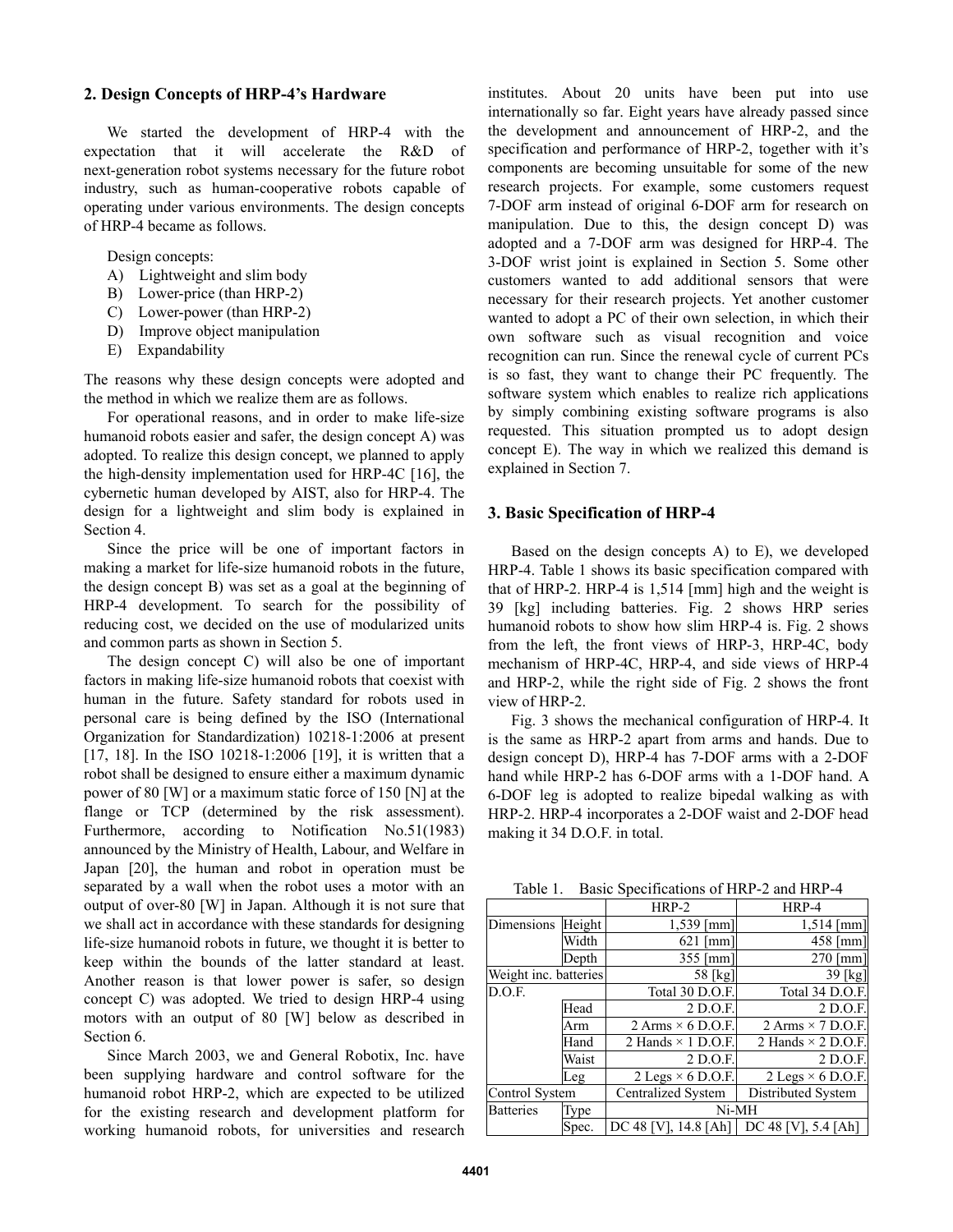

Fig. 2. Front views of HRP-3 (Left), HRP-4C (2nd Left), Body Mechanism of HRP-4C (3rd Left), HRP-4 (Middle), Side views of HRP-4C (3rd Right), HRP-2 (2nd Right), and Front view of HRP-2 (Right)



 We use Ni-MH (Nickel metal hydride) DC 48[V] batteries on the HRP-4. One reason why Li-ion (Lithium-ion) batteries are not used is because they must be handled with care. Li-ion batteries must be packaged with fail-safe circuits to avoid overheating or overcharging which can cause cell rupture. The other reason is that there is no huge difference between the volume of Li-ion batteries with fail-safe circuits and simple Ni-MH batteries.

## **4. Design for Lightweight and Slim Body**

 The body frame of HRP-4 is the almost the same as that of the HRP-4C as shown in Fig. 2. Arms and hands of HRP-4 are newly designed to realize design concept D). To design the lightweight and slim body of HRP-4, the high-density implementation used for HRP-4C is also applied to the HRP-4 and the same methodology used in the development of HRP-4C were used [16]. These are:

- 1) Miniaturizing the drive system
- 2) Employing the distributed control system
- 3) Employing the tiny and distributed motor drivers
- 4) Renewal of computer system.

 To miniaturize the drive system, we requested a careful design of the weight of HRP-4. As the target weight of HRP-4C was set to around 40 [kg] [16], HRP-4 had the same target.



(a) Isometric drawing



(b) Sectioned drawing



 Although the miniaturization of the drive system allows for a slimmer body than HRP-2 and HRP-3, it alone was insufficient to realize a slim shin and a slim ankle joint. Therefore, we developed a new ankle joint mechanism for HRP-4C and HRP-4. Fig. 4 shows its new mechanism. The shin link and ankle joint of left leg are illustrated in Fig. 4, but the same parts are utilized for the right leg to realize design concept B).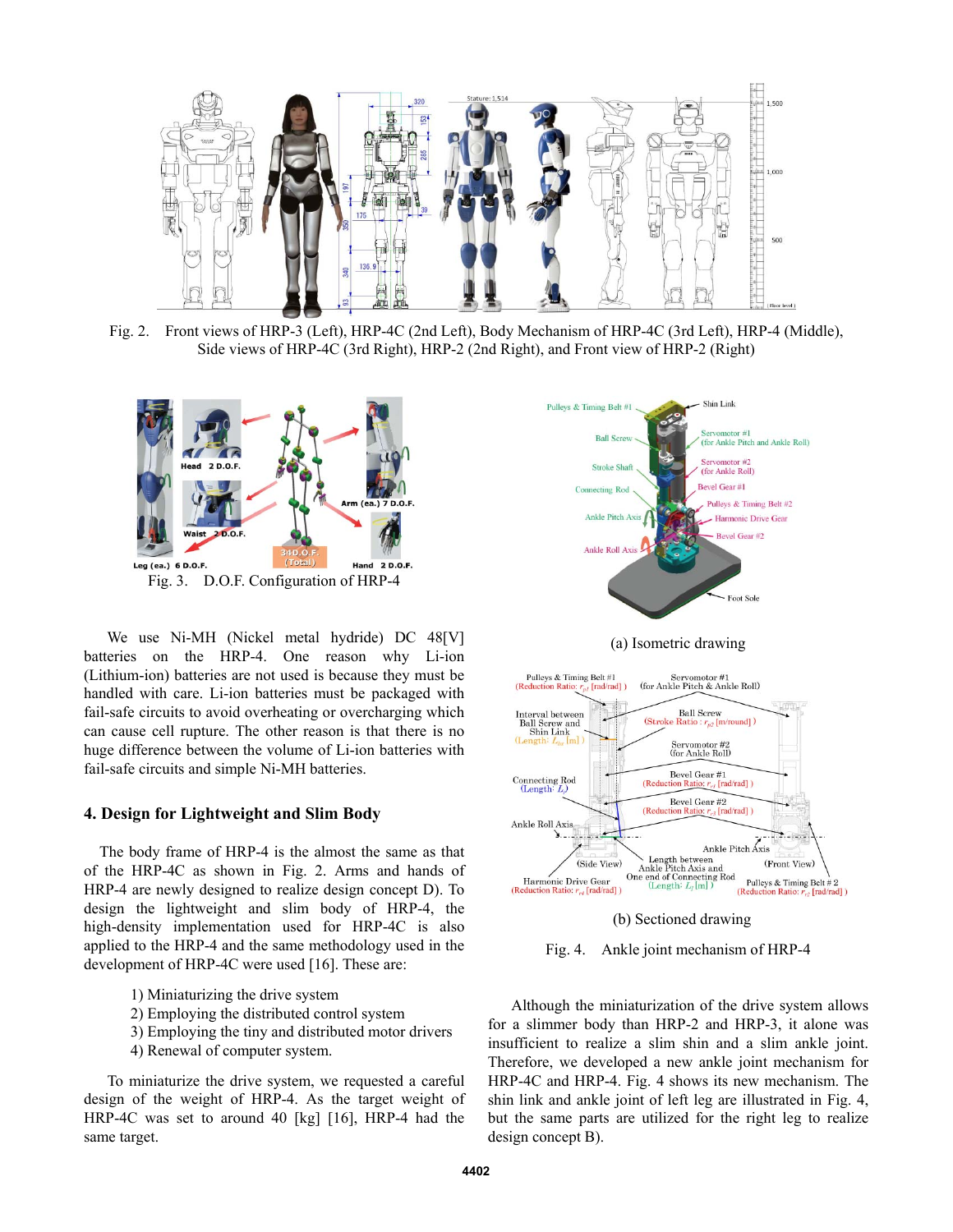As shown in Fig. 4, two servomotors (see servomotor #1 and servomotor #2 in Fig. 4) are mounted inside of shin link to drive ankle joint. They are arranged along the longer direction of shin link to make a slim shin.

 To explain the principle of driving ankle joint, let us use the terms shown in Fig. 4. The output torque of "servomotor #1" is transmitted to the "ball screw" via "pulleys and timing belt #1". The "stroke shaft" then moves in the longer direction of shin link and pushes/pulls the "connecting rod". Since the "connecting rod" is connected to a link which enables to rotate around the "ankle pitch axis", the motion around the ankle pitch axis is achieved by driving "servomotor #1". The joint angle of ankle pitch:  $\theta_p$ , can be written by using the rotational angle of servomotor #1: *q1*, as (1), when we define the posture shown in Fig. 4(b) to be initial.

$$
\theta_{p} = \frac{\pi}{2}
$$
\n
$$
- \cos^{-1}\left\{\frac{L_{bx}^{2} + \left[\sqrt{L_{r}^{2} - (L_{l} - L_{bx})^{2}} + r_{p2}r_{p1}\frac{q_{L}}{2\pi}\right]^{2} + L_{l}^{2} - L_{r}^{2}}{2\sqrt{L_{bx}^{2} + \left[\sqrt{L_{r}^{2} - (L_{l} - L_{bx})^{2}} + r_{p2}r_{p1}\frac{q_{L}}{2\pi}\right]^{2}}L_{l}}\right\}
$$
\n
$$
- \cos^{-1}\left\{\frac{\sqrt{L_{r}^{2} - (L_{l} - L_{bx})^{2}} + r_{p2}r_{p1}\frac{q_{L}}{2\pi}}{\sqrt{L_{bx}^{2} + \left[\sqrt{L_{r}^{2} - (L_{l} - L_{bx})^{2}} + r_{p2}r_{p1}\frac{q_{L}}{2\pi}\right]^{2}}}\right\}
$$
\n(1)

Where,

 $L_{bx}$ : Interval between ball screw and shin link  $[m]$ 

*L<sub>r</sub>*: Length of connecting rod [m]

*L<sub>i</sub>*: Length between ankle pitch axis

and one end of connecting rod [m]

 $r_{p1}$ : Reduction ratio of pulleys and timing belt #1 [rad/rad]

*rp2*: Stroke ratio of ball screw [m/round]

 The output torque of "servomotor #2" is transmitted to the output side pulley of "pulleys and timing belt #2", via "bevel gear #1". The rotational axis of output side pulley of "pulleys and timing belt #2" is consistent with the "ankle pitch axis" and is also connected with the input side gear of "bevel gear #2". The rotational axis of output side gear of "bevel gear #2" is consistent with the "ankle roll axis" and is also connected with the input shaft of "harmonic drive gear" whose output part is connected with the foot. Since the relative position between the link which enables to rotate around the "ankle pitch axis" and the output side pulley of "pulleys and timing belt #2" is changed when the ankle pitch joint is driven, the motion around the ankle roll axis is achieved by driving both "servomotor #1" and "servomotor  $#2"$  to be exact. The joint angle of ankle roll:  $\theta_r$  can be written by using the rotational angle of servomotor #1: *q1* and that of servomotor  $#2$ :  $q_2$  as (2), when we define the posture shown in Fig. 4(b) to be initial.

$$
\theta_r = r_{r4}r_{r3}r_{r2}r_{r1}q_2 + r_{r4}r_{r3}\theta_p \tag{2}
$$

Where,

 $r_{rl}$ : Reduction ratio of bevel gear #1 [rad/rad]

 $r_{r2}$ : Reduction ratio of pulleys and timing belt #2 [rad/rad]

 $r_{r3}$ : Reduction ratio of bevel gear #2 [rad/rad]

*rr4*: Reduction ratio of harmonic drive gear [rad/rad]

 As shown in Fig. 4, the ankle joint mechanism of HRP-4 enables the ankle pitch axis to be orthogonal to the ankle roll axis realizing a compact 2-DOF ankle joint.

#### **5. Design for Lower-price**

 We tried everything we could to reduce the overall cost of HRP-4. One of them was the adoption of modularized units and common parts as shown in Fig. 5.

 Fig. 5 shows that the right arm is assembled using the same as the ones used for the left arm. It means that the 3D shape of the right arm and left arm are the same and they are not symmetrical with respect to the sagittal plane. However, we saw to it that they are close to plane symmetry by design. In the same way, the right shin is assembled using parts used for the left shin. The thighs also use the same parts for both thighs apart from only a main frame connection. The main frame connection for the right thigh and the left thigh are made by making different cuts to the same basic cast part. Since the difference between them is the cut surface for realizing "Y-shape" legs as shown in Fig. 2, it is no exaggeration to say that the right thigh is assembled by using the same parts as the ones used for assembling the left thigh.

 The hip joint is modularized and it is used for right and left hip joints together with the waist joint. Since this modularized joint enables 3-axes joint, HRP-4 has a 3-DOF hip. However, when the waist joint of HRP-4 is assembled, the roll joint is replaced with a rigid joint to reduce cost. HRP-4 has a 2-DOF waist while the HRP-4C has a 3-DOF waist.

 Similarly the modularized joint, which enables 3-axes motion, is employed for right and left wrist joints together with the neck joint. HRP-4 has 3-DOF wrists. To reduce cost, the roll motion of modularized joint is replaced with a rigid one at construction for the neck joint of HRP-4. Although HRP-4C has a 3-DOF neck, HRP-4 has a 2-DOF neck.



Fig. 5. Modularized units and common parts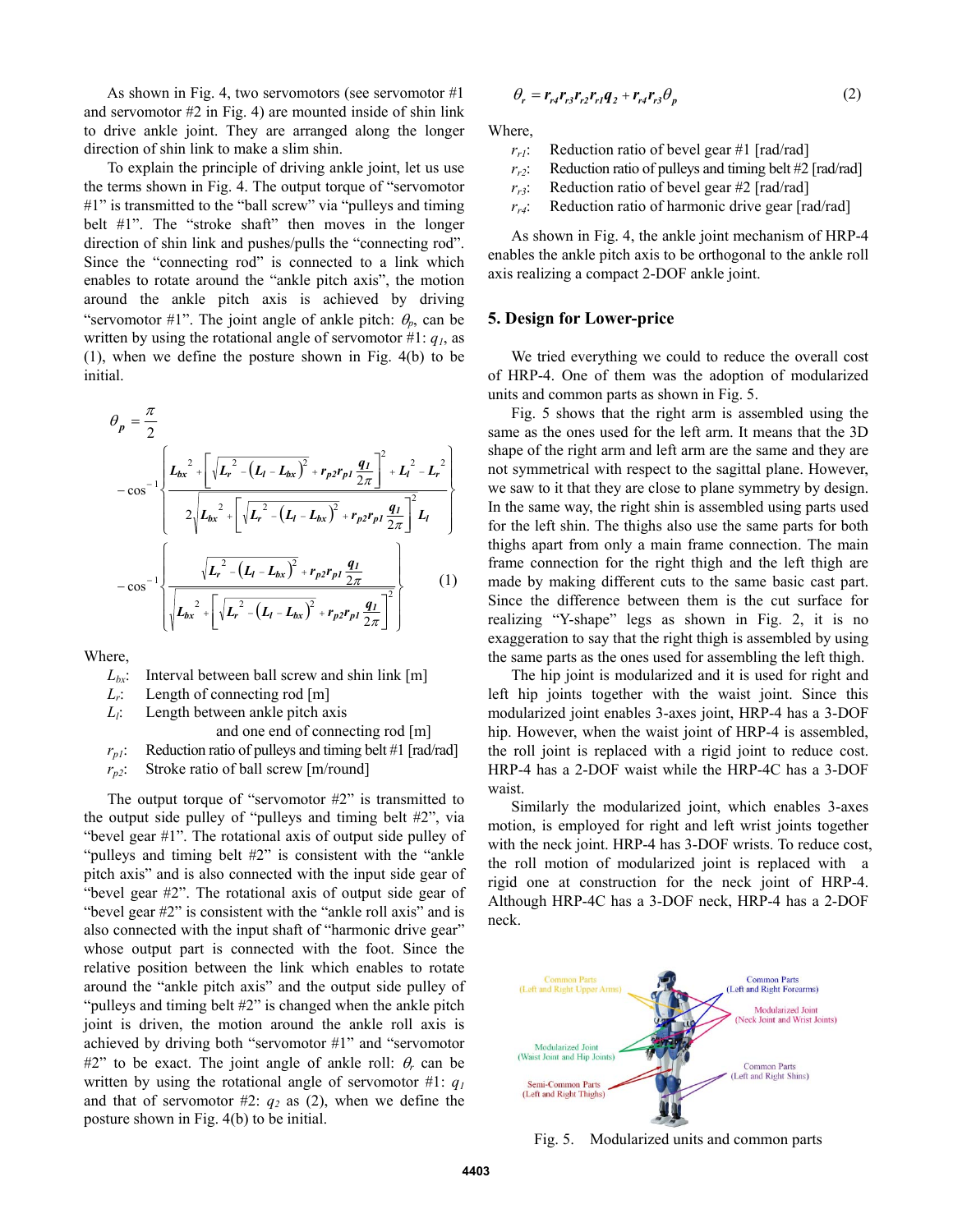Fig. 6 shows the mechanism of modularized joint employed for wrist joint. "Servomotor #1", "harmonic drive gear #1", and "pulleys and timing belt #1" which are utilized between them are adopted to drive the wrist yaw joint. By driving "servomotor #1", the output shaft of "harmonic drive gear #1" is driven and the wrist yaw motion is generated. "Servomotor #2", "harmonic drive gear #2", and "Pulleys and timing belt #2" which are utilized between them are integrated to the output of "harmonic drive gear #1". The output torque of "harmonic drive gear #2" is transmitted to a bracket to which "harmonic drive gear #3" is fixed via "parallel crank mechanism". As a result, the bracket is driven by "servomotor #2" and the wrist pitch motion is generated. The structure of wrist roll joint is the same as that of wrist yaw joint. "Servomotor #3", "harmonic drive gear #3", and "pulleys and timing belt #3" which are utilized between them are adopted to drive the wrist roll joint. By driving "servomotor #3", the output shaft of "harmonic drive gear #3" is driven and the wrist roll motion is generated. Both to reduce the cost and to maintain easily, the unit type harmonic drive gears are selected.

 As shown in Fig. 6, the wrist joint mechanism of HRP-4 allows the wrist yaw, pitch, and roll axes to be orthogonal to each other, while at the same time realizing a compact 3-DOF wrist joint.

 Other efforts we made to reduce cost were made by reviewing the machining process and simplifying the form of machined parts, streamlining the basic specification, and so on. As a result, the price of HRP-4 is 30 [%] cheaper than that of HRP-2.

## **6. Design for Lower-power**

 As mentioned in Section 2, the design of life-size humanoid robots with lower-power will be one of the important factors in allowing them to coexist with human in the future. Its realization might be one of the challenging research topics. We tried to design HRP-4 using motors with less than 80 [W] output. In the rest of this section, we describe the design for lower-power with a focus on the knee joint that require more power.

 One of important factors to realize life-size humanoid robots with low-power is reducing the weight of the robot. Since the kinetic energy is in proportion to the weight of robot, a robot with lighter weight consumes less energy. When we started the development of HRP-4, its target weight was set to around 40 [kg]. Since the weight of HRP-2 is 58[kg], about 30 [%] less power than HRP-2 might be sufficient to generate the same walking gait as HRP-2.

 Another important factor to realize is the walking gait. From basic experiments in walking with a vertical waist motion [21], we foresaw that walking with a stretched knee will save energy. In out reference [22], it is written that the energy used for stretch-legged walking is about 83 [%] of bent-knee walking at step length 200 [mm]. It is also written that the energy of stretch-legged walking is about 56 [%] of bent-knee walking at step length 300 [mm]. When we generate a walking gait with constant waist height [23, 24], the knee needs the most power around the middle of single support phase with respect to a support leg (See Fig.  $7(a)$ ). As a result, walking with wider step length and constant waist height requires more energy. Table 2 shows the relation between knee joint torque and joint angle while standing when we consider a simple lumped mass model as



Fig. 6. Wrist joint mechanism of HRP-4



 (a) Bent-knee (b) Knee roughly stretched Fig. 7. Walking gait

| Table 2. Relation between knee joint torque and knee joint angle |
|------------------------------------------------------------------|
| of standing position using a simple lumped mass model            |

|                   |                  | Knee Joint Angle<br>$\lceil \text{deg.} \rceil$ |       |       |       |       |       |       |       |       |          |
|-------------------|------------------|-------------------------------------------------|-------|-------|-------|-------|-------|-------|-------|-------|----------|
|                   |                  | 90                                              | 80    | 70    | 60    | 50    | 40    | 30    | 20    | 10    | $\Omega$ |
|                   | Normalization #1 | 0.001                                           | 90.9  | 81.1  | 70.7  | 59.8  | 48.4  | 36.6  | 24.6  | 12.3  | 0.0      |
|                   | Normalization #2 | 110.0                                           | 100.0 | 89.2  | 77.8  | 65.7  | 53.2  | 40.3  | 27.0  | 13.6  | 0.0      |
| Knee              | Normalization #3 | 123.3                                           | 112.1 | 100.0 | 87.2  | 73.7  | 59.6  | 45.1  | 30.3  | 15.2  | 0.0      |
| Joint             | Normalization #4 | 141.4                                           | 128.6 | 114.7 | 100.0 | 84.5  | 68.4  | 51.8  | 34.7  | 17.4  | 0.0      |
| Torque            | Normalization #5 | 67.3                                            | 152.1 | 135.7 | 118.3 | 100.0 | 80.9  | 61.2  | 41.1  | 20.6  | 0.0      |
|                   | Normalization #6 | 206.7                                           | 187.9 | 167.7 | 146.2 | 123.6 | 100.0 | 75.7  | 50.8  | 25.5  | 0.0      |
| $\lceil\% \rceil$ | Normalization #7 | 273.2                                           | 248.4 | 221.6 | 193.2 | 163.3 | 132.1 | 100.0 | 67.1  | 33.7  | 0.0      |
|                   | Normalization #8 | 407.2                                           | 370.2 | 330.3 | 287.9 | 243.4 | 197.0 | 149.0 | 100.0 | 50.2  | 0.0      |
|                   | Normalization #9 | 811.3                                           | 737.5 | 658.1 | 573.7 | 484.9 | 392.4 | 297.0 | 199.2 | 100.0 | 0.0      |

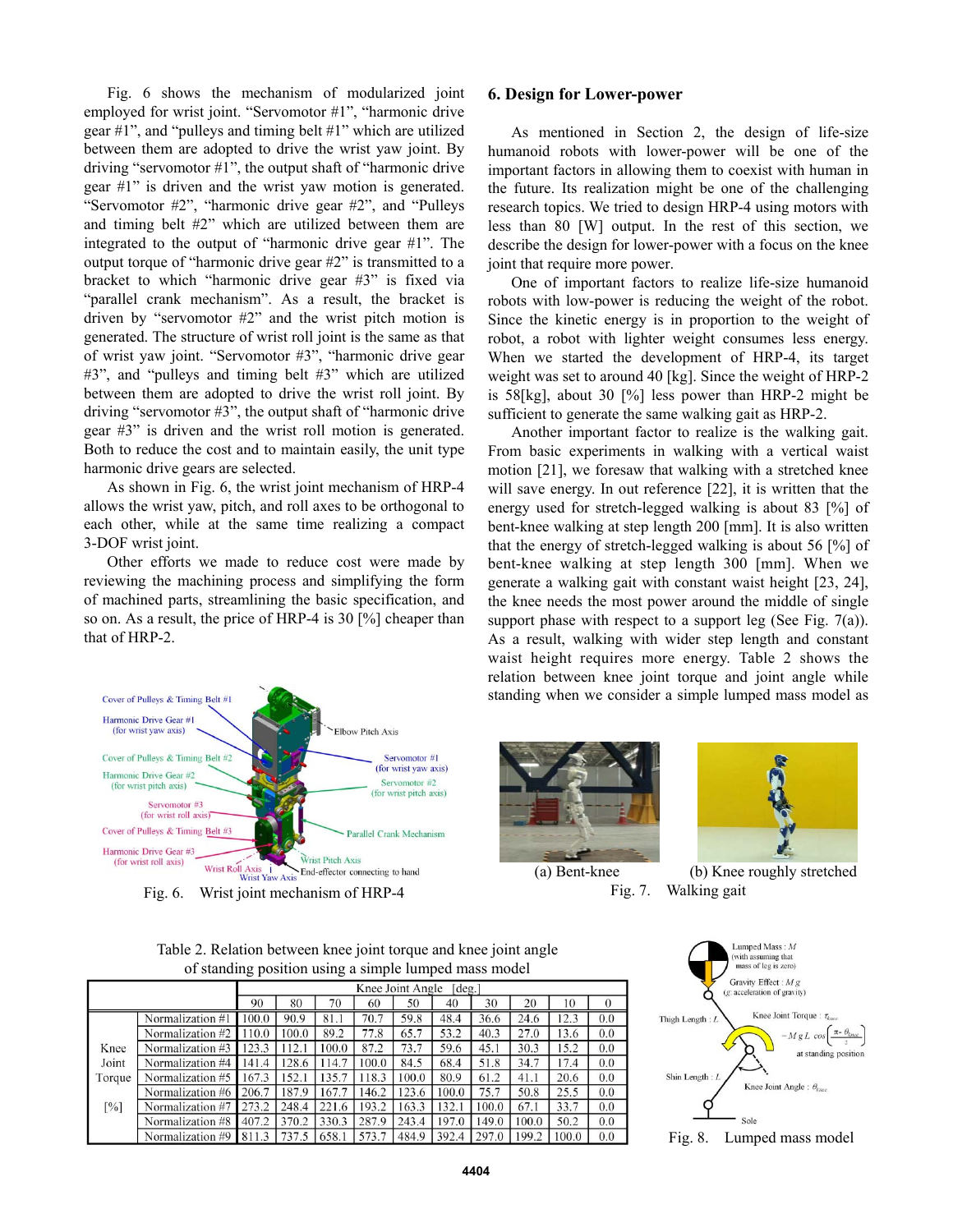shown in Fig. 8. Namely, to obtain Table 2, we assume that leg has no mass, the lumped mass is located in the body. Knee joint torque is calculated by

$$
\tau_{knee} = Mg L \cos \{ (\pi - \theta_{knee})/2 \}, \qquad (3)
$$

where

 $\tau_{knee}$ : Knee joint torque [Nm] *M* : Lumped mass [kg]  $g:$  Acceleration of gravity  $[m/sec^2]$ *L*: Length of thigh (assume length of shin is also *L*.)  $\theta_{\text{knee}}$ : Knee joint angle [rad].

In Table 2, normalized torque is listed on each line. For instance, "normalization #5 in Table 2" shows that the knee joint torques at  $\theta_{\text{knee}} = 40$  [deg.],  $\theta_{\text{knee}} = 30$  [deg.], and  $\theta_{\text{knee}} =$ 20 [deg.] are about 81 [%], 61 [%], and 41 [%] of that at  $\theta_{\text{knee}}$  = 50 [deg.] respectively. Looking at Table 2, it is apparent that motions with straight knee require lower knee joint torque.

 Both by reducing the weight of the robot and walking with stretched-knees, life-size humanoid robots with lower-power become much closer to realization. When we developed HRP-2L [25] which was the leg module for evaluating the hardware before developing HRP-2, a 150 [W] motor was adopted for the knee joint. Assuming a 30 [%] lighter robot and new walk pattern which requires 70 [%] of previous knee joint torque for bent-knee motion, power can be halved (49  $[\%] = 0.7 \times 0.7$ ). This means that life-size humanoid robots using motors with an output of 80 [W] below are possible.

 To confirm this, we therefore designed HRP-4 taking care of its weight and have developed our new walk pattern generator that enables stretched-knee walking. Our new pattern generator is in progress and is improved from our previous ones [26, 27]. Fig. 7 (b) shows the walking gait which is generated by our current walk pattern generator.

## **7. Design for Expandability**

 Fig. 9 shows the electrical system of HRP-4. As shown in Fig. 9, HRP-4 has a distributed control system like HRP-4C, while HRP-2 has a centralized control system. Communication between a CPU board and motor drivers is realized using an internal network based on CAN (Controller Area Network). Since the I/O ports of HRP-2 are almost all occupied, there is little possibility of expansion in HRP-2. HRP-4 has some possibilities of expandability as explained below.

 A PCI-104 form factor [28] SBC (Single Board Computer) with Intel® Pentium M® 1.6 [GHz] (90.17 [mm]  $\times$  95.89 [mm] board outline) is selected for the CPU board for controlling whole body motion and is mounted inside of the body. One of reasons why the PCI-104 SBC was selected is its scalability. We can easily stack up peripheral boards on the CPU board and expanding the I/O system. The other reason is that it is too hard to install other types of form



Fig. 9. Electrical System of HRP-4



Fig. 10. Example of application of optional PC mounted in the back of HRP-4

factor with similar scalability, such as ISA, PCI, Compact PCI, and PICMG, inside the body.

 As PCI bus restricts the number of stackable peripheral boards and we need to to control a lot of motors and sensors, we developed a couple of new peripheral boards during development of HRP-4C. One is "10ch CAN IF Board" communicating with CAN devices such as distributed motor driver and a posture sensor. The other is "F/T Sensor IF Board" controlling F/T sensors. Since these two are stacked up in the computer system to control the whole body, there is space for another PCI form factor peripheral board.

 Since CAN devices can be daisy chained to each other serially, the installation of additional CAN devices is comparatively easy, though we should pay attention to the number of devices connected to maintain communication speed.

 We also prepared extra space in the back of HRP-4 as shown in Fig. 10. At the press-release of the HRP-4 on September 15, 2010 [29], we installed a pocket PC (Size: 154  ${\rm [mm]} \times 84$   ${\rm [mm]} \times 24.4$   ${\rm [mm]}$ , Processor: Intel Atom 1.33 [GHz]) [30] into that space. This pocket PC was utilized for visual recognition, voice recognition, and status monitoring. Fig. 10 shows the back of HRP-4 and PC screen indicating the status of HRP-4 such as operation hours and remaining batteries.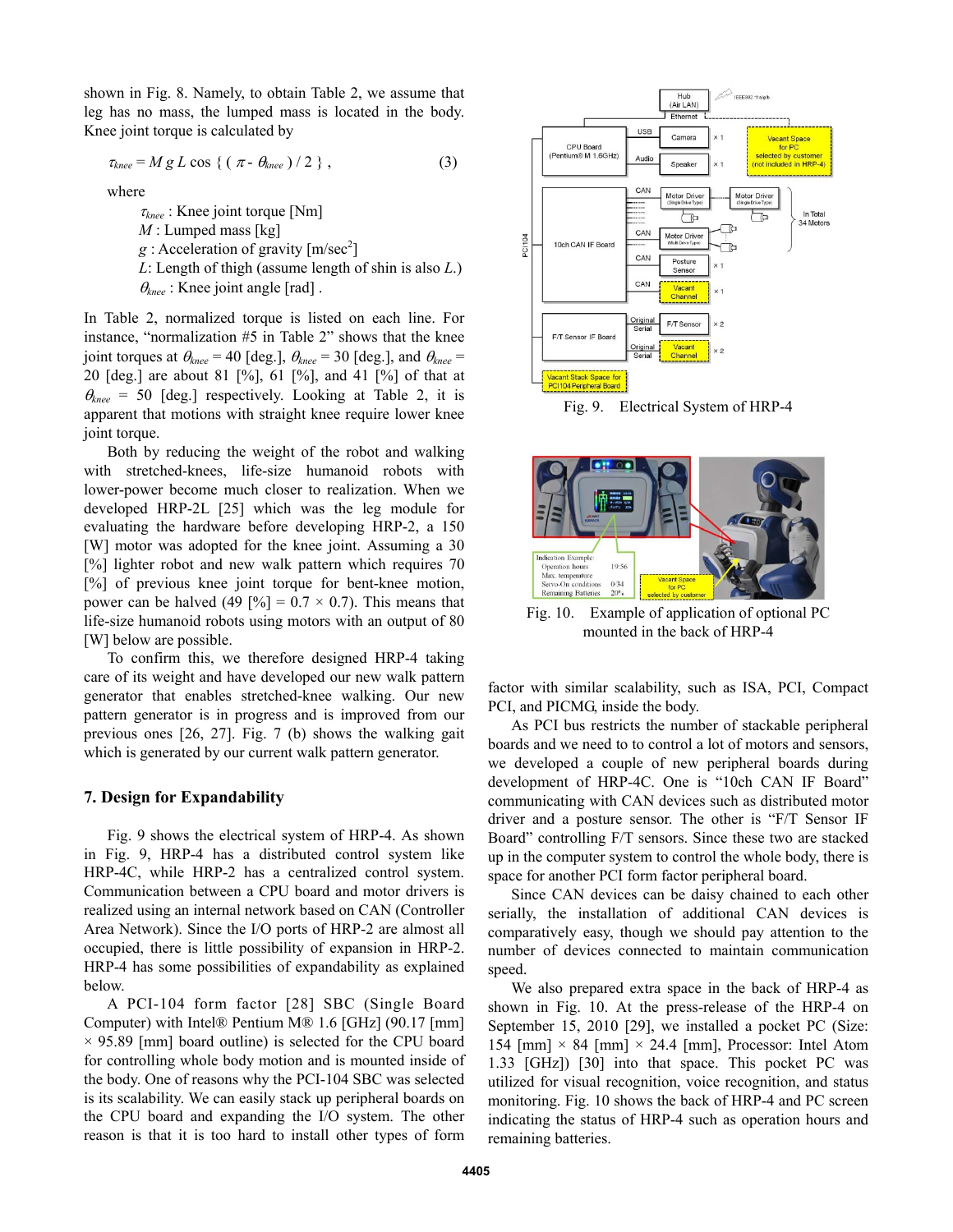Fig. 11 shows the software system for HRP-4. To realize rich applications by simply combining existing software programs, we adopt the middleware platform OpenRTM-aist [31] and a Linux kernel with the RT-Preempt patch for the HRP-4 software system. The reason we adopt the Linux kernel with the RT-Preempt patch is to ensure that the OS is suited for hard real-time processing. Thus, the development of real-time software programs utilizing the standard POSIX API and the effective use of multi-core processors, which have gained popularity in recent years, are possible. OpenRTM-aist, which is the implementation of RT Middleware, a software technology that enables the combination of various functional robotic components via a communication network, is adopted as the middleware of the system. The motion control software comprises of a group of RT components incorporated with the motion control technologies developed for the HRP Series as the core logic. This enables efficient development of software by utilizing the development tools supporting RT Middleware and the existing RT components. Namely, the software system shown in Fig. 11 brings further expandability to software development.

## **8. Experiments**

 At the press-release of the HRP-4 on September 15, 2010 [29], we gave a demonstration [32, 33]. Figs. 12 and



Fig. 11. Software system for HRP-4

13 show a snapshot of it walking and turning respectively [32]. This walking motion and turning motion are generated by our new walk pattern generator which is in progress and is improved from our previous ones [26, 27] and are stabilized by feedback controller [33-35]. Looking at these figures, it is obvious that the knee of single support leg is stretched. The walking step length is 350 [mm/step] and its step cycle is 0.8 [sec/step]. Fig. 12 tells us that a stable walk (1.575 [km/h]) is realized. It is observed that a 180 [deg.] turn can be realized by 4 steps (0.8 [sec/step]) from Fig. 13. The successful performance at the press-release indicates the effectiveness of the development.

## **9. Conclusions**

 This paper presented the development of HRP-4. The high-density implementation used for HRP-4C was applied to HRP-4. Designing with careful weight adjustment and miniaturizing the drive system, life-size humanoid robots with a slim body using motors with an output of 80 [W] below has been realized. Our new pattern generator which is in progress also contributed to the successful development of HRP-4.

 Future work includes further improvement of HRP-4, which reflecting user feedback and requests. Although stable walking can be realized using HRP-4 with our previous pattern generator which generates a gait with constant waist height [23, 24], its walking step length is restricted. The improvement of our new pattern generator towards stretched-knee walking, which enables walking with a wider step length, is also our future work. We are expecting HRP-4 will accelerate the R&D of next-generation robot systems necessary for the robot industry of the future, which is expected to be human-cooperative and capable of operating under various environments.



Fig. 12. Walking at the press-release of HRP-4 (Walking speed: 1.575 [km/h])



Fig. 13. Turning at the press-release of HRP-4